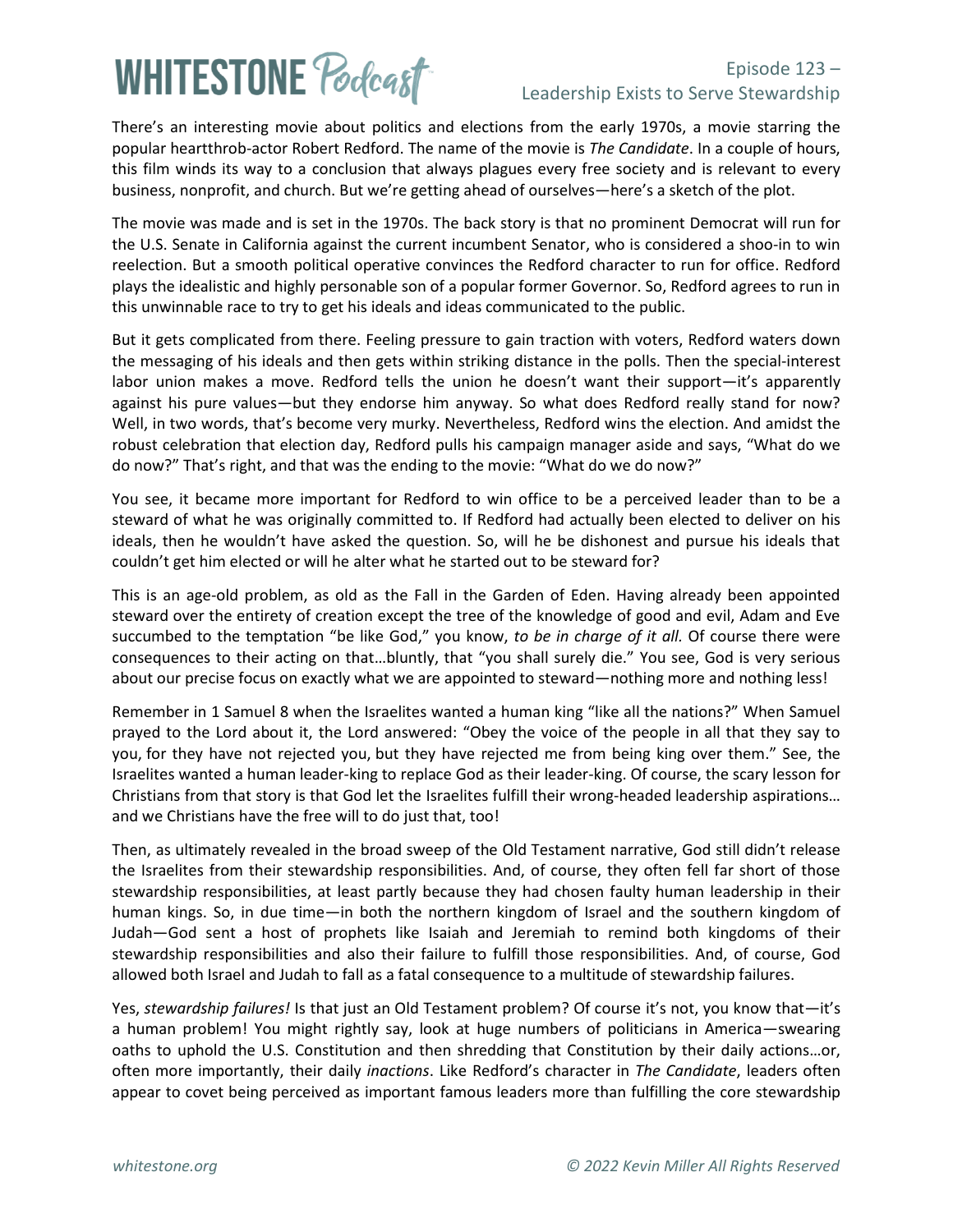## **WHITESTONE Podcast**

### Episode 123 – Leadership Exists to Serve Stewardship

they have sworn to fulfill. So, in considering Redford's words, "What do we do now?"—the correct answer is foundationally clear: honor freedom and limit government in line with the Constitution!

*Yes, the key here is laser-like focus on legitimate stewardship over perceived leadership.* It's tempting to think that followers of Jesus don't prioritize their perceived leadership over stewardship. But sadly, many Christians fall short by doing that. And that may well be true even when they are working to fulfill roles serving God. The Apostle Paul knew this was a real temptation: that tempting of the siren call of being perceived a leader over that of vigilant stewardship of the legitimate priorities of officeholding.

How do we know this? Because of what Paul wrote to Timothy in his pastoral role in the early church. Here's what Paul wrote: "I charge you in the presence of God and of Christ Jesus, who is to judge the living and the dead, and by his appearing and his kingdom: preach the word; be ready in season and out of season; reprove, rebuke, and exhort, with complete patience and teaching. For the time is coming when people will not endure sound teaching, but having itching ears they will accumulate for themselves teachers to suit their own passions, and will turn away from listening to the truth and wander off into myths. As for you, always be sober-minded, endure suffering, do the work of an evangelist, fulfill your ministry." (2 Timothy 4:1-5 ESV)

Hey, did you get that? "…be ready in season and out of season…for the time is coming when people will not endure sound teaching, but having itching ears they will accumulate for themselves teachers to suit their own passions and will turn away from listening to the truth." You know, you have seen it yourself, they will want unsound *leaders* to accumulate, not *stewards* of the Word!

What's very intriguing for us here is the *out of season* language that Paul uses. Of course, *out of season* would certainly mean that Timothy would not be perceived as a leader during that season. Nevertheless, Paul teaches and exhorts Timothy to be a steward of the Word, regardless of the lack of perceived leadership stature that results. Paul was warning Timothy to never fall into the trap of pursuing egocentric leadership that is not directly serving core stewardship. That's simple. But it's not always easy!

All this should bring us remembrance of a profound event in the Old Testament. Moses left Aaron in charge while Moses went to get the tablets from God. The people wanted to worship the golden calf, and Aaron, who was clearly focused on being their leader, went right along with that. When Moses returned, he was angry. But *why* was Moses angry? Because Aaron had not been a steward of the Lord and His purposes! Like the Redford character, Aaron coveted being perceived as a leader, going with the flow of the "polls" and the votes from "the people." Wow. Wrongly pursuing leadership can be a snare!

Here's the point. The truth about this theme is clear as a bell, both Old Testament *and* New Testament. *Leadership exists to serve stewardship.* That's right. The leadership that's worth fulfilling exists solely to serve stewardship. Leadership is not something that exists just to build our resume, bank accounts, or ego. No, leadership is simply a tool for helping us fulfill our stewardship, a tool like a laptop or a car. And remember, great stewardship of God's purposes *often* doesn't require leadership at all…just obedience!

So, in season, out of season, no matter the season…we are called to stewardship! Like Redford, let's step back and ask "what do we do now?" Let's take a fresh look at our families, businesses, nonprofits, the Kingdom itself. Let's pursue authentic stewardship as *the* goal! Stewardship of finances, sure. But it's really about stewardship of God's purposes, manifested at the Cross and intentionally executed by Christians as the Great Commission. Loving God and loving our neighbors are best fulfilled by proclaiming the Gospel of the Kingdom of God and making disciples of Christ!

Remember Peter's message at Pentecost when about 3,000 souls were added? Now that's real leadership—leadership that exists to serve stewardship! Bravo to that…both then and now!